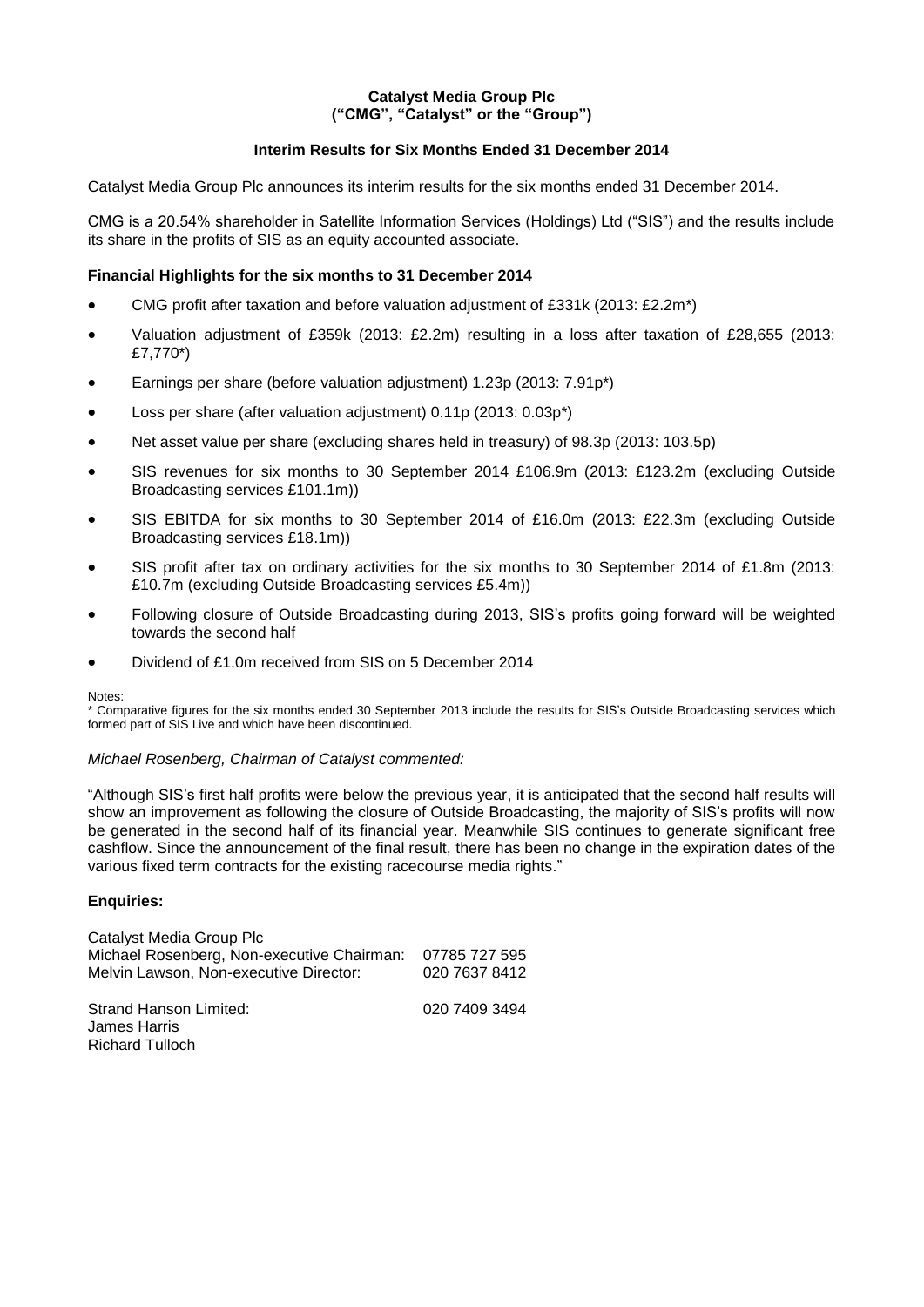### **Chairman's Statement**

For the six month period ended 31 December 2014 the Group has generated a net profit after taxation but before adjustment to investment valuation charges of £330,795 (2013: £2.2m). After taking account of the adjustment to valuation charge of £359,450 as referred to below, the Group recorded a loss of £28,655 for the period.

Net assets as at 31 December 2014 were £24.0m (30 June 2014: £25.5m). Net cash as at 31 December 2014 was £89,237 following the repurchase by the Company of, in aggregate, 3,209,316 ordinary shares of 10p each in the capital of the Company ("Shares") for a total consideration of £1.5m equating to an average buyback price of 0.46p per Share. These Shares are currently held in treasury. Excluding the Shares held in treasury, the net assets per Share as at 31 December 2014 was 98.3p (2013: 103.5p).

The main asset of the Group remains the 20.54% stake in SIS and, in December 2014, the Company received a dividend of £1.0m from SIS. In line with previous policy, the Board has reduced the value of the investment by the amount of its profit share for the period being £359,450. Accordingly, the value of the investment in SIS has been reduced to £24.0m after taking account of the dividend receipt referred to above.

CMG equity accounts for its share in the profits of SIS which were £1.8m after tax for the period (2013: £10.7m). Total revenues of SIS for the period were £106.9m (2013: £123.2m) of which £96.4m (2013: £90.6m) were derived from the business of providing integrated television and data services to licensed betting offices in the UK, Ireland and overseas and a further £10.5m (£32.6m) was contributed by SIS Live services, which provides satellite news gathering and associated transmission services to its customers. The decrease in revenues of SIS Live was a result of the previously reported closure of Outside Broadcasting, which had revenues of £22.1m for the six month period to 30 September 2013.

SIS's EBITDA for the period to 30 September 2014 was £16.0m compared to £22.3m in 2013 (£18.1m excluding Outside Broadcasting). The major factors impacting the current period were the costs of renewing the media rights for Irish racing, a one off contribution in 2013 relating to a new studio facility for a client and additional costs relating to new growth initiatives during 2014. These initiatives included a new streaming platform and an investment in the La Liga football data services.

Following the closure of Outside Broadcasting services, whose profits were weighted towards the first half of SIS's financial year, SIS's profits will now be weighted towards the second half of its financial year when SIS Betting makes the majority of its profits. Accordingly, SIS's management anticipates that its full year outcome will be in line with internal budgets, with trading at the operating level prior to exceptional items expected to be marginally lower than that achieved in the year to March 2014. In addition, SIS's management anticipates that exceptional items will be significantly lower in the current financial year than in the previous year, as there will be no impact of the closure of Outside Broadcasting.

### *SIS BETTING*

SIS provides 100,000 betting opportunities per year with live and virtual content beamed into shops via generic or bespoke channels text services and data feeds. Content includes UK and Irish horse and greyhound racing plus overseas racing from France, South Africa, United Arab Emirates and Latin America.

Since the last published Report and Accounts of CMG to 30 June 2014 there has been no change in the expiration dates of the various fixed term contracts for the existing racecourse media rights. However, SIS has now added two new media rights venues, and broadcasting has commenced from the all-weather floodlit track at Chelmsford City which will host 58 race fixtures during 2015 and the new greyhound track at Towcester.

#### *SIS LIVE*

SIS LIVE offers comprehensive connectivity solutions via a vast satellite and fibre infrastructure. SIS's rapidly growing fibre network connects the Company's established teleports in Milton Keynes and MediaCityUK in Manchester with key broadcasting locations around the UK, including major UK broadcasters, Premier League football grounds and horse and dog racing tracks. The Company has the largest mobile satellite uplink fleet in Europe and an award winning range of portable VSAT and uplink products. In November 2014 six new satellite news gathering vehicles, which are operated by SIS, were delivered to Sky News.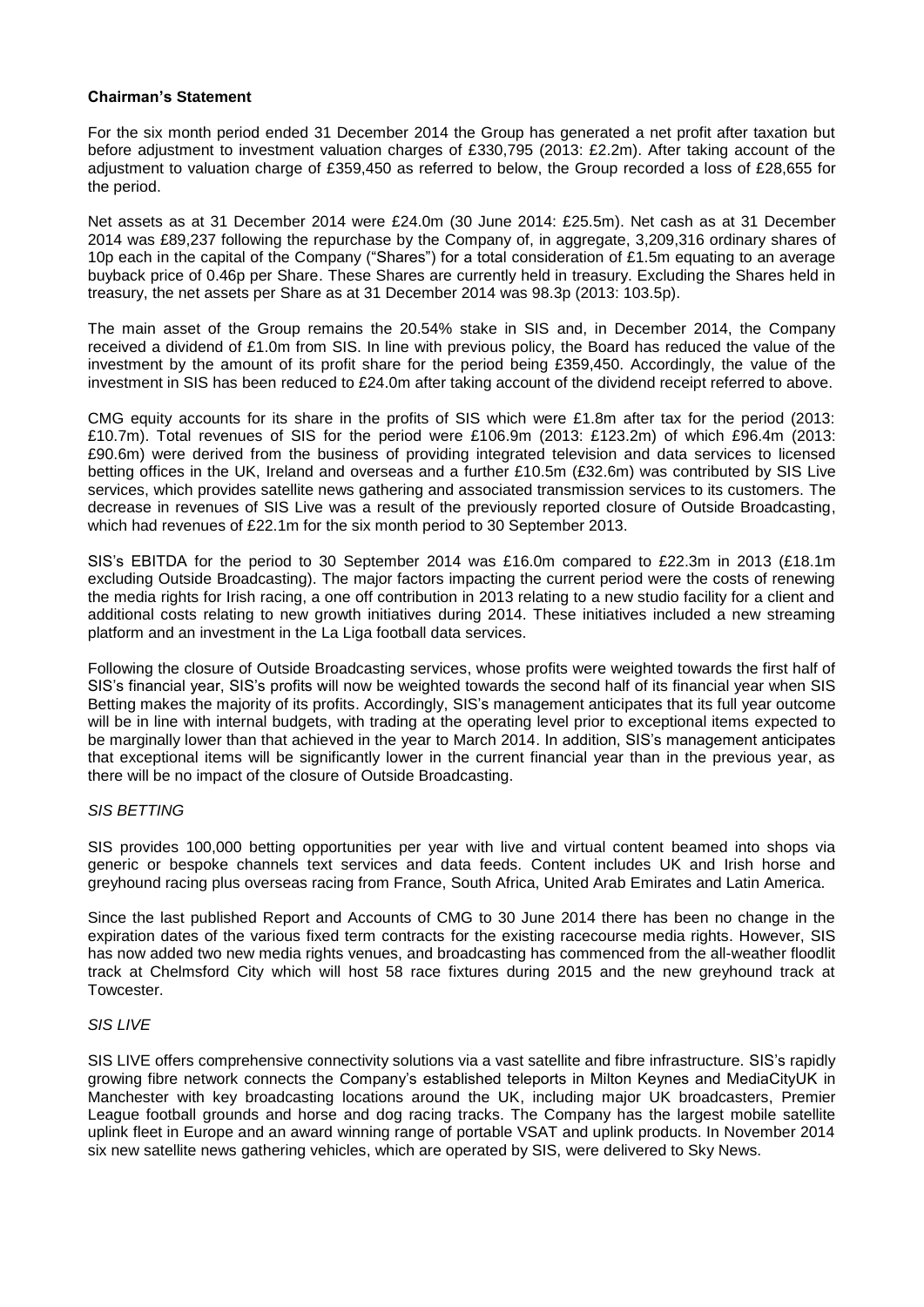### *Outlook*

The business of SIS continues to generate cash but its future direction will depend on the renewal of its various media rights agreements. It was encouraging to receive a dividend during 2014 but there can be no certainty as to the timing or quantum of future dividends. Meanwhile CMG continues to operate on a very low cost base.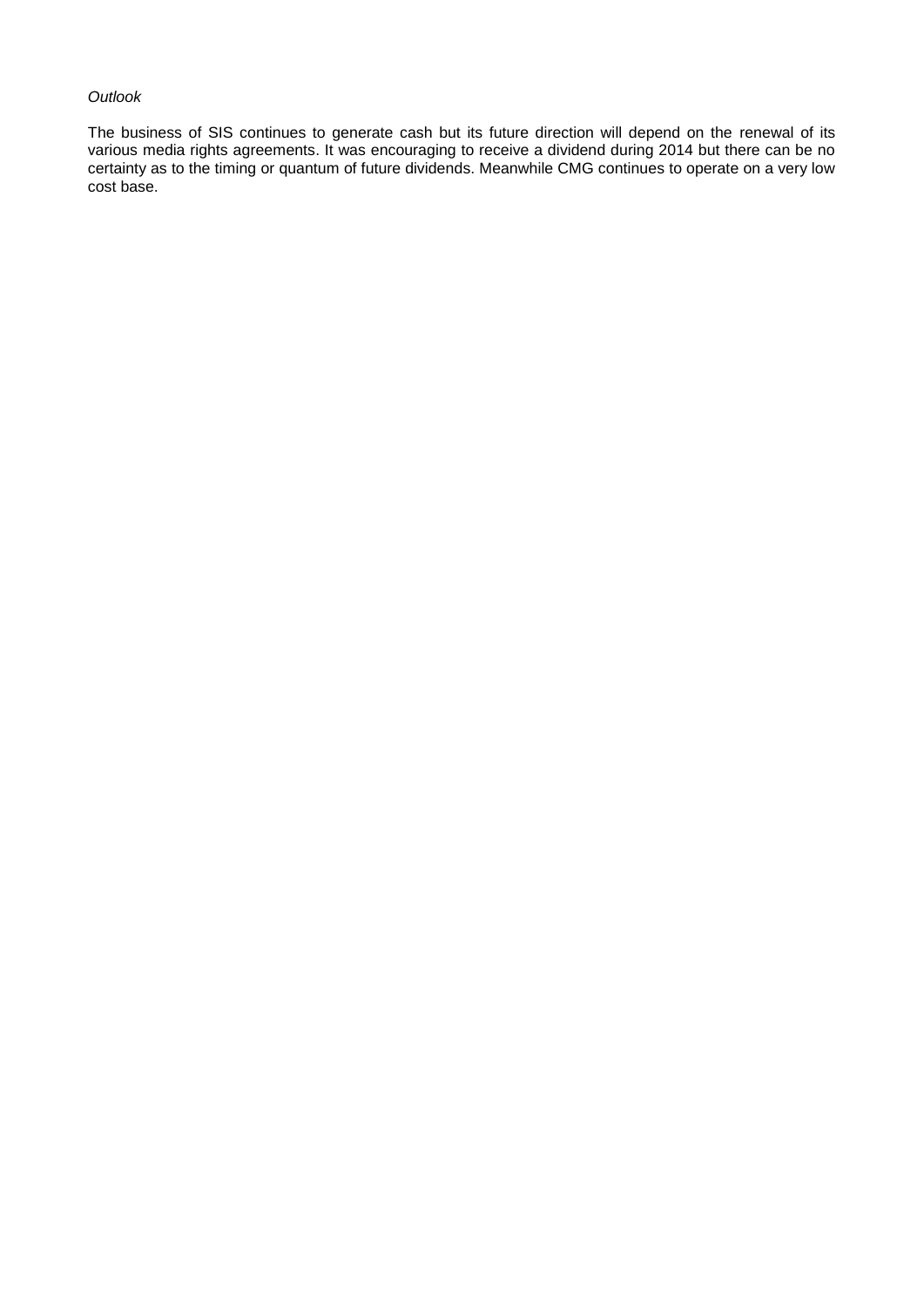# **Consolidated interim statement of comprehensive income**

|                                                                                                                 | <b>Notes</b>             | 6 months to<br>31 December<br>2014 | 6 months to<br>31 December<br>2013 | 12 months to<br>30 June 2014 |
|-----------------------------------------------------------------------------------------------------------------|--------------------------|------------------------------------|------------------------------------|------------------------------|
|                                                                                                                 |                          | £<br><b>Unaudited</b>              | £<br><b>Unaudited</b>              | £<br><b>Audited</b>          |
| Revenue                                                                                                         |                          | 12,500                             | 12,500                             | 25,000                       |
| Cost of sales<br>Gross profit                                                                                   |                          | 12,500                             | 12,500                             | 25,000                       |
| Administrative expenses                                                                                         |                          | (46, 242)                          | (34, 289)                          | (111, 259)                   |
| Other operating income<br><b>Operating loss</b>                                                                 |                          | (33, 742)                          | (21, 789)                          | 3,172<br>(83,087)            |
| Financial income                                                                                                |                          | 914                                | 787                                | 2,898                        |
| Net financial income                                                                                            |                          | 914                                | 787                                | 2,898                        |
| Share of profit of equity-accounted associate<br>Valuation<br>adjustment<br>of<br>equity-accounted<br>associate | 1                        | 359,450<br>(359, 450)              | 2,195,315<br>(2, 195, 315)         | 1,367,348<br>(4, 298, 334)   |
| Loss before taxation                                                                                            |                          | (32, 828)                          | (21,002)                           | (3,011,175)                  |
| Taxation                                                                                                        |                          | 4,173                              | 13,232                             | 17,888                       |
| Loss for the period                                                                                             |                          | (28, 655)                          | (7, 770)                           | (2,993,287)                  |
| other comprehensive<br>Share of<br>income<br>of<br>associate                                                    |                          |                                    |                                    | (69, 014)                    |
| Total comprehensive income loss for the period                                                                  |                          | (28, 655)                          | (7, 770)                           | (3,062,301)                  |
| Attributable to equity holders of the company                                                                   |                          | (28, 655)                          | (7, 770)                           | (3,062,301)                  |
| Earnings / (loss) per share:                                                                                    | $\overline{\mathcal{A}}$ |                                    |                                    |                              |
| <b>Basic</b>                                                                                                    |                          | (0.11p)                            | (0.03p)                            | (10.83p)                     |
| <b>Diluted</b>                                                                                                  |                          | (0.11p)                            | (0.03p)                            | (10.83p)                     |
| Pre valuation adjustment                                                                                        |                          | 1.23p                              | 7.91p                              | 4.72p                        |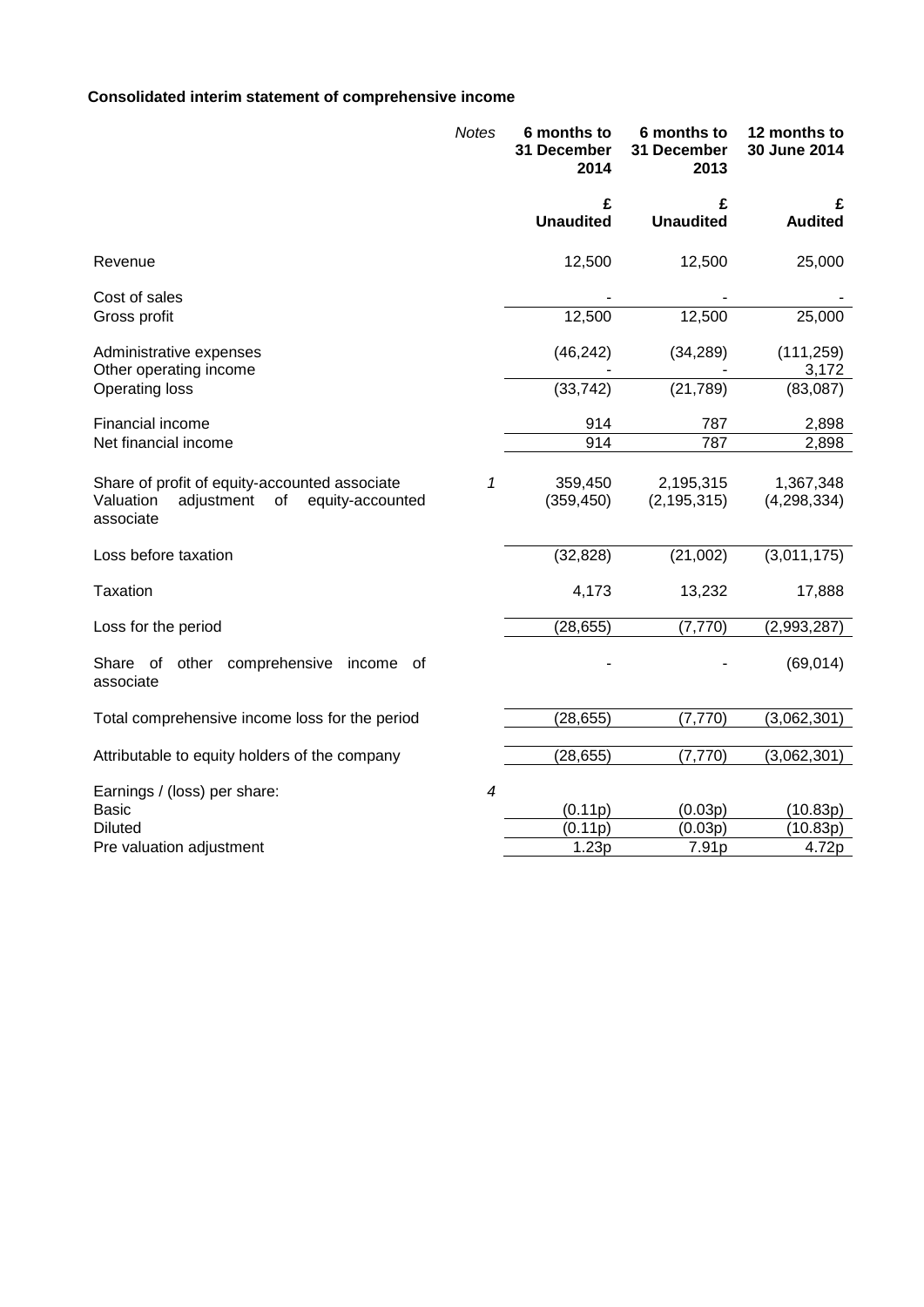# **Consolidated interim statement of financial position**

|                                                                      | <b>Notes</b> | 31 December<br>2014 | 31 December<br>2013 | 30 June<br>2014 |
|----------------------------------------------------------------------|--------------|---------------------|---------------------|-----------------|
|                                                                      |              | £                   | £                   | £               |
|                                                                      |              | <b>Unaudited</b>    | <b>Unaudited</b>    | <b>Audited</b>  |
| <b>Assets</b>                                                        |              |                     |                     |                 |
| <b>Non-current assets</b>                                            |              |                     |                     |                 |
| Investment in associate                                              | 1            | 23,973,116          | 28,000,000          | 25,000,000      |
|                                                                      |              | 23,973,116          | 28,000,000          | 25,000,000      |
| <b>Current assets</b>                                                |              |                     |                     |                 |
| Trade and other receivables                                          |              | 12,879              | 35,158              | 31,097          |
| Cash and cash equivalents                                            |              | 89,327              | 571,596             | 538,416         |
|                                                                      |              | 102,206             | 606,754             | 569,513         |
|                                                                      |              |                     |                     |                 |
| <b>Total assets</b>                                                  |              | 24,075,322          | 28,606,754          | 25,569,513      |
| <b>Equity and liabilities</b>                                        |              |                     |                     |                 |
| Capital and reserves attributable to equity<br>holders of the parent |              |                     |                     |                 |
| Share capital                                                        |              | 2,764,567           | 2,764,567           | 2,764,567       |
| Capital redemption reserve                                           |              | 49,752              | 49,752              | 49,752          |
| Merger reserve                                                       |              | 2,402,674           | 2,402,674           | 2,402,674       |
| Retained surplus                                                     |              | 18,813,794          | 23,366,286          | 20,311,755      |
|                                                                      |              | 24,030,787          | 28,583,279          | 25,528,748      |
| <b>Current liabilities</b>                                           |              |                     |                     |                 |
| Trade and other payables                                             |              | 32,726              | 23,475              | 31,399          |
| Corporation tax payable                                              |              | 11,809              |                     | 9,366           |
|                                                                      |              | 44,535              | 23,475              | 40,765          |
| <b>Total equity and liabilities</b>                                  |              | 24,075,322          | 28,606,754          | 25,569,513      |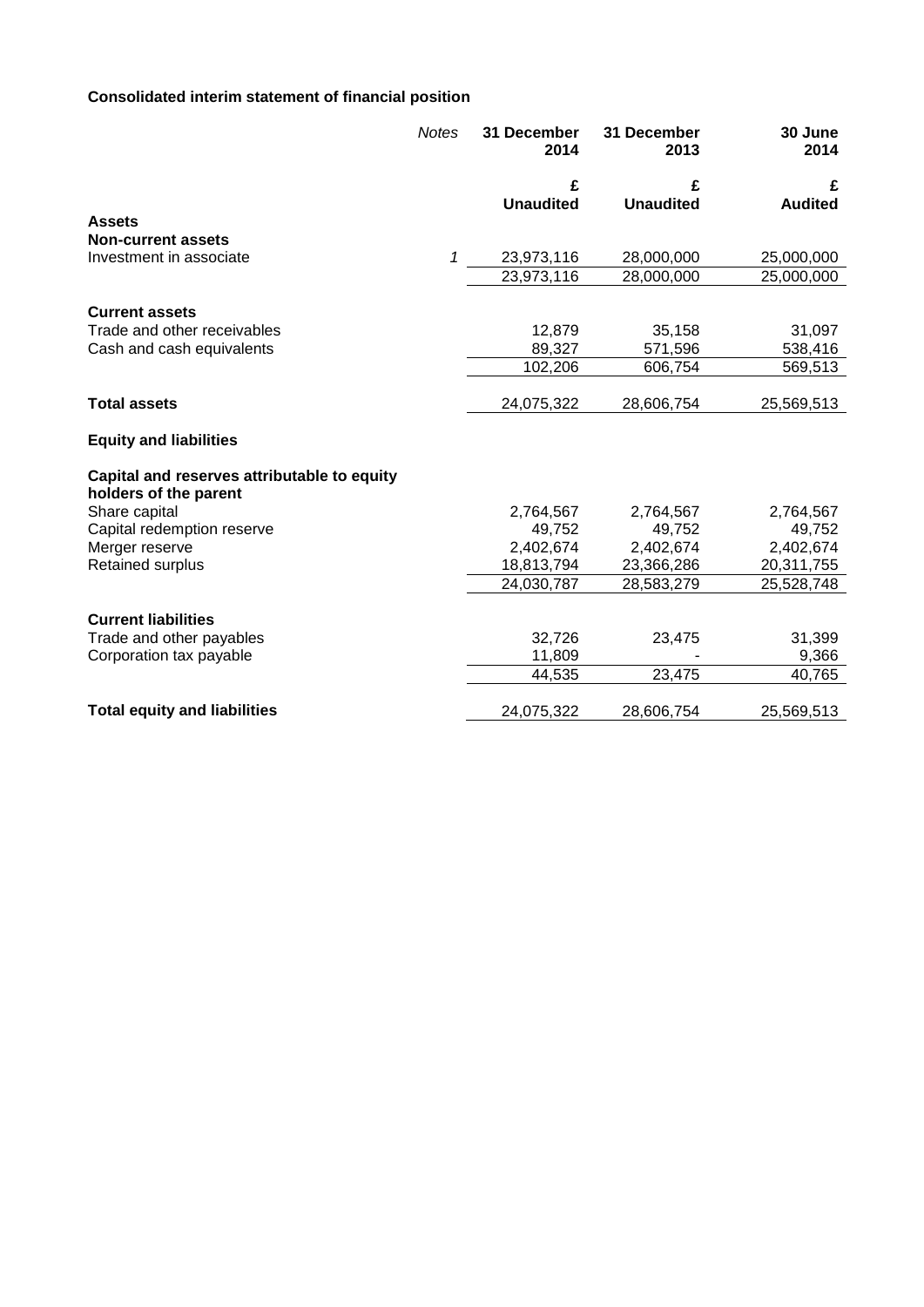## **Consolidated interim cash flow statement**

|                                                                                                              | 6 months<br>to 31<br><b>December</b><br>2014 | 6 months<br>to 31<br><b>December</b><br>2013 | 12 months<br>to 30<br>June<br>2014 |
|--------------------------------------------------------------------------------------------------------------|----------------------------------------------|----------------------------------------------|------------------------------------|
|                                                                                                              | £<br><b>Unaudited</b>                        | £<br><b>Unaudited</b>                        | £<br><b>Audited</b>                |
| Cash flow from operating activities                                                                          |                                              |                                              |                                    |
| (Loss) before taxation<br>Adjustments for:                                                                   | (32, 828)                                    | (21,002)                                     | (3,011,175)                        |
| Depreciation, amortisation and valuation adjustment<br>Share of profit from associate                        | 359,450<br>(359, 450)                        | 2,195,315<br>(2, 195, 315)                   | (1, 367, 348)<br>4,298,334         |
| Finance income<br>Corporation taxes recovered                                                                | (914)<br>6,626                               | (787)<br>14,214                              | (2,898)<br>27,446                  |
| Net cash outflow from operating activities before                                                            |                                              |                                              |                                    |
| changes in working capital                                                                                   | (27, 116)                                    | (7, 575)                                     | (55, 641)                          |
| Decrease / (increase) in trade and other receivables                                                         | 18,217                                       | (25,665)                                     | (21, 604)                          |
| Increase / (decrease) in trade and other payables                                                            | 1,318                                        | (18, 714)                                    | (10,000)                           |
| Net cash outflow used in operating activities                                                                | (7, 581)                                     | (51, 954)                                    | (87, 245)                          |
| <b>Investing activities</b>                                                                                  |                                              |                                              |                                    |
| Dividend received                                                                                            | 1,026,884                                    |                                              |                                    |
| Interest received                                                                                            | 914                                          | 787                                          | 2,898                              |
| Net cash inflow from investing activities                                                                    | 1,027,798                                    | 787                                          | 2,898                              |
| <b>Financing activities</b>                                                                                  |                                              |                                              |                                    |
| Shares purchased into treasury                                                                               | (1,469,306)                                  |                                              |                                    |
| Net cash outflow from financing activities                                                                   | (1,469,306)                                  | $\blacksquare$                               |                                    |
| Net decrease in cash and cash equivalents in the period<br>Cash and cash equivalents at the beginning of the | (449, 089)                                   | (51, 167)                                    | (84, 347)                          |
| period                                                                                                       | 538,416                                      | 622,763                                      | 622,763                            |
| Cash and cash equivalents at the end of the period                                                           | 89,327                                       | 571,596                                      | 538,416                            |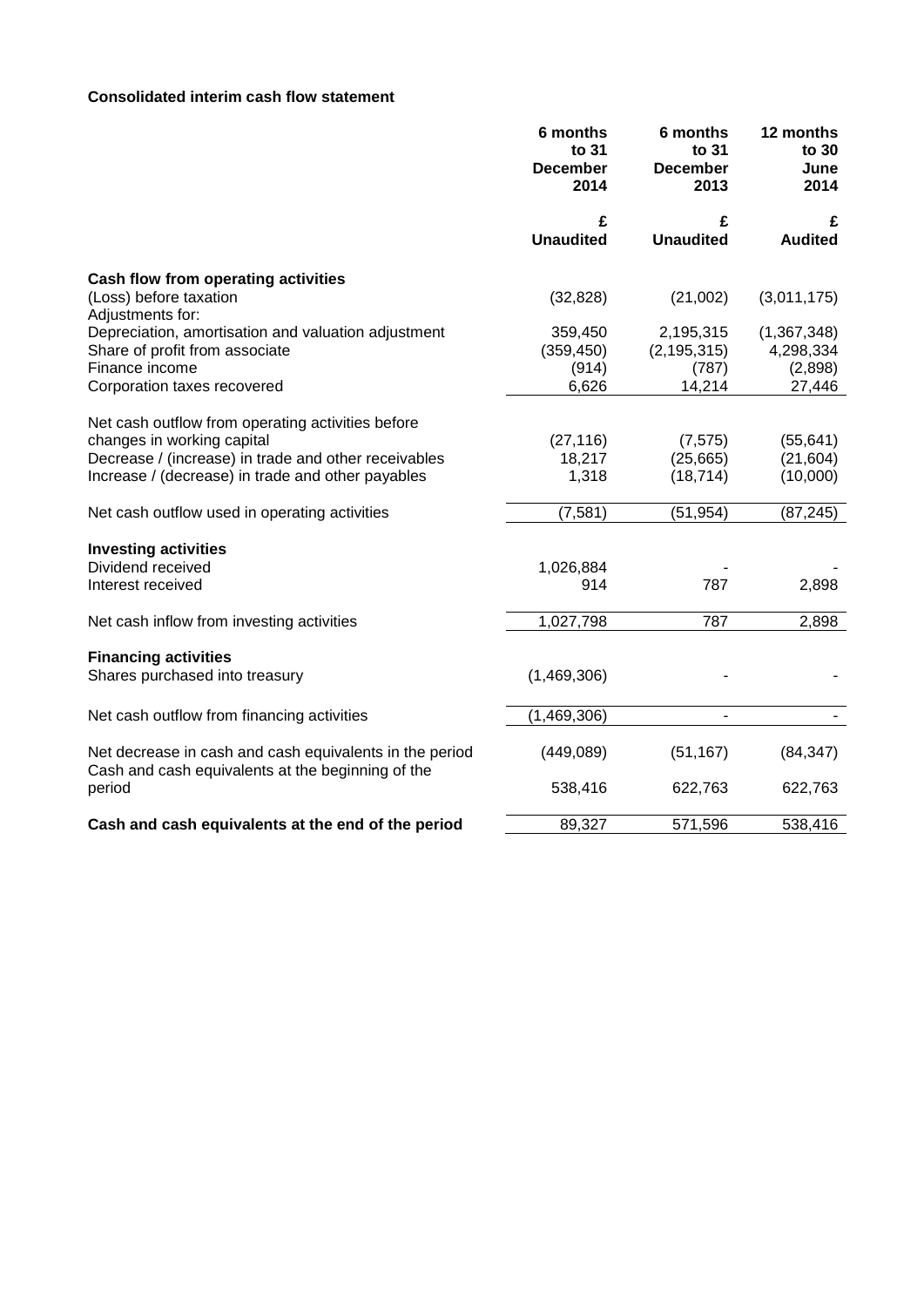## **Consolidated interim statement of changes in equity**

|                                                                                               | <b>Share</b><br>capital | <b>Capital</b><br>redemption<br>reserve | <b>Merger</b><br>reserve | <b>Retained surplus/</b><br>(deficit) | <b>Total</b><br>shareholders<br>equity |
|-----------------------------------------------------------------------------------------------|-------------------------|-----------------------------------------|--------------------------|---------------------------------------|----------------------------------------|
|                                                                                               |                         |                                         |                          |                                       |                                        |
|                                                                                               | <b>Unaudited</b>        | <b>Unaudited</b>                        | <b>Unaudited</b>         | <b>Unaudited</b>                      | <b>Unaudited</b>                       |
| At 1 July 2013                                                                                | 2,764,567               | 49,752                                  | 2,402,674                | 23,374,056                            | 28,591,049                             |
| Loss for the 6 month period to 31 December 2013                                               |                         |                                         |                          | (7, 770)                              | (7, 770)                               |
| Total comprehensive loss for the period                                                       |                         |                                         |                          | (7, 770)                              | (7, 770)                               |
| At 31 December 2013                                                                           | 2,764,567               | 49,752                                  | 2,402,674                | 23,366,286                            | 28,583,279                             |
| Loss for the 6 month period to 30 June 2014<br>Share of other comprehensive loss of associate |                         |                                         |                          | (2,985,517)<br>(69, 014)              | (2,985,517)<br>(69, 014)               |
| Total comprehensive loss for the period                                                       |                         |                                         | $\blacksquare$           | (3,054,531)                           | (3,054,531)                            |
| At 30 June 2014                                                                               | 2,764,567               | 49,752                                  | 2,402,674                | 20,311,755                            | 25,528,748                             |
|                                                                                               | <b>Share</b><br>capital | <b>Capital</b><br>redemption<br>reserve | <b>Merger</b><br>reserve | <b>Retained surplus/</b><br>(deficit) | <b>Total</b><br>shareholders<br>equity |
|                                                                                               |                         |                                         |                          |                                       |                                        |
|                                                                                               | <b>Unaudited</b>        | <b>Unaudited</b>                        | <b>Unaudited</b>         | <b>Unaudited</b>                      | <b>Unaudited</b>                       |
| At 1 July 2014                                                                                | 2,764,567               | 49,752                                  | 2,402,674                | 20,311,755                            | 25,528,748                             |
| Loss for the 6 month period to 31 December 2014<br>Share repurchase                           |                         |                                         |                          | (28, 655)<br>(1,469,306)              | (28, 655)<br>(1,469,306)               |
| Total comprehensive loss for the period                                                       | $\blacksquare$          | $\blacksquare$                          | $\sim$                   | (1,497,961)                           | (1,497,961)                            |
| At 31 December 2014                                                                           | 2,764,567               | 49,752                                  | 2,402,674                | 18,813,794                            | 24,030,787                             |

On 15 July 2014 the Group purchased in the market 502,272 Shares of 50p per Share. On 17 December 2014 the Group purchased in the market a further 2,707,044 Shares at 45p per Share. The purchases were made out of distributable reserves and the Shares are being held in treasury by the Group.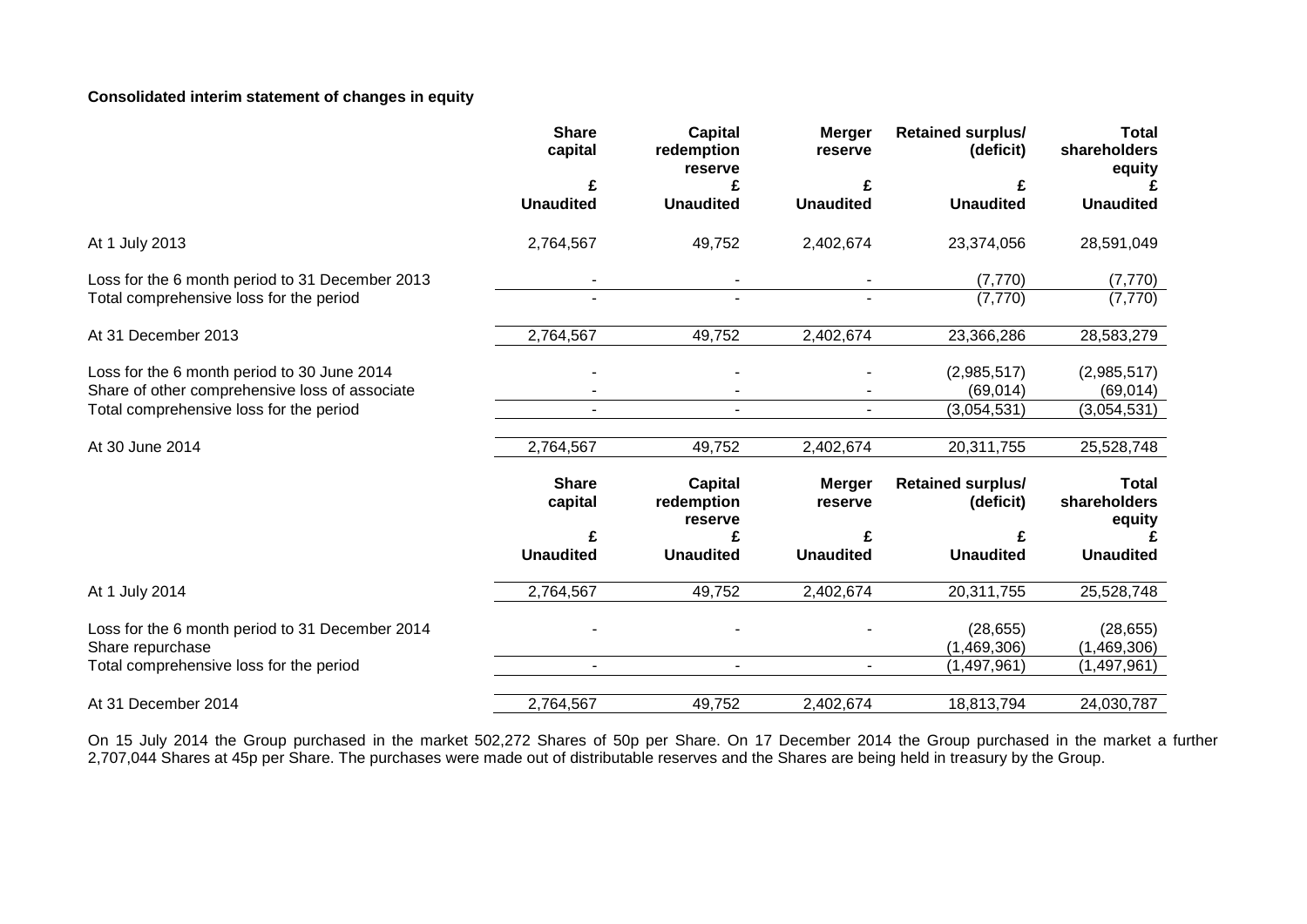### **Notes to the interim financial statements**

| $\mathbf 1$ .<br>Investment in associate | Share of net<br>assets | <b>Fair Value of</b><br><b>Intangibles</b> | Total       |  |
|------------------------------------------|------------------------|--------------------------------------------|-------------|--|
|                                          | Group                  | Group                                      | Group       |  |
| Cost                                     |                        |                                            |             |  |
| At 1 July 2014                           | 13,786,364             | 11,213,636                                 | 25,000,000  |  |
| Additions - share of profit              | 359,450                |                                            | 359,450     |  |
| Dividend received                        | (1,026,884)            |                                            | (1,026,884) |  |
| Valuation adjustment                     |                        | (359, 450)                                 | (359, 450)  |  |
| At 31 December 2014                      | 13,118,930             | 10,854,186                                 | 23,973,116  |  |

The Group's interest in the associate, Satellite Information Services (Holdings) Limited, ("SIS") a company incorporated in England and Wales, is held by Alternateport Limited ("Alternateport"). Alternateport holds an investment of 20.54% in the equity share capital of SIS and is entitled to appoint a director and alternate director to the SIS board. This right has been exercised since acquisition. Alternateport is a wholly owned subsidiary of Catalyst Media Holdings Limited, a wholly-owned subsidiary of the Company. The intangible assets represent the value attributable to the ongoing business activities of SIS, which are subject to an annual valuation adjustment.

The Board has reviewed its valuation of the investment in SIS as at 31 December 2014 and has, in line with previous policy, reduced the value of the investment by the amount of its profit share for the period. As a result, it has concluded that the investment should be held at a value of £23,973,116.

| Share of profit of associate*                         | 30 September<br>2014<br><b>SIS Total</b><br>£'000 | 31 December<br>2014<br><b>CMG share</b><br>£'000 | 31 December<br>2013<br><b>CMG share</b><br>£'000 | 30 June<br>2014<br><b>CMG</b> share<br>£'000 |
|-------------------------------------------------------|---------------------------------------------------|--------------------------------------------------|--------------------------------------------------|----------------------------------------------|
| Revenue:                                              |                                                   |                                                  |                                                  |                                              |
| <b>SIS Betting Services</b>                           | 96,411                                            | 19,803                                           | 18,608                                           | 40,708                                       |
| <b>SIS LIVE services</b>                              | 10,471                                            | 2,151                                            | 6,700                                            | 11,416                                       |
| <b>Total revenue</b>                                  | 106,882                                           | 21,954                                           | 25,308                                           | 52,124                                       |
|                                                       |                                                   |                                                  |                                                  |                                              |
| Operating profit from ongoing operations              | 3,347                                             | 687                                              | 2,822                                            | 4,920                                        |
| Net interest payable                                  | (623)                                             | (128)                                            | (237)                                            | (450)                                        |
| Profit on disposal of fixed asset                     |                                                   |                                                  | 160                                              | (2, 156)                                     |
| <b>Exceptional items</b>                              | (520)                                             | (107)                                            | (219)                                            | 163                                          |
| Profit before tax                                     | 2,204                                             | 452                                              | 2,526                                            | 2,477                                        |
| Taxation                                              | (454)                                             | (93)                                             | (331)                                            | (1, 110)                                     |
| Share of profit after taxation                        | 1,750                                             | 359                                              | 2,195                                            | 1,367                                        |
| Net income from associate                             | 1,750                                             | 359                                              | 2,195                                            | 1,367                                        |
| Other comprehensive income                            |                                                   |                                                  |                                                  |                                              |
| Actuarial (loss) /gain                                |                                                   |                                                  |                                                  | (90)                                         |
| Deferred tax                                          |                                                   |                                                  |                                                  | 21                                           |
|                                                       |                                                   |                                                  |                                                  | (69)                                         |
| Share of gross assets and liabilities of<br>associate |                                                   |                                                  |                                                  |                                              |
| Gross assets                                          | 144,115                                           | 29,601                                           | 31,672                                           | 36,722                                       |
| Gross liabilities                                     | (80, 243)                                         | (16, 482)                                        | (14, 254)                                        | (22,936)                                     |
| Net equity                                            | 63,872                                            | 13,119                                           | 17,418                                           | 13,786                                       |

*\*The period covered by the associate's accounts is six months to 30 September 2014. The 2013 revenues have been restated to exclude internal revenues.*

The financial results for SIS are taken from SIS's management accounts to 30 September 2014, adjusted in order to align the accounting policies of SIS (whose accounts are prepared under UK GAAP) and CMG